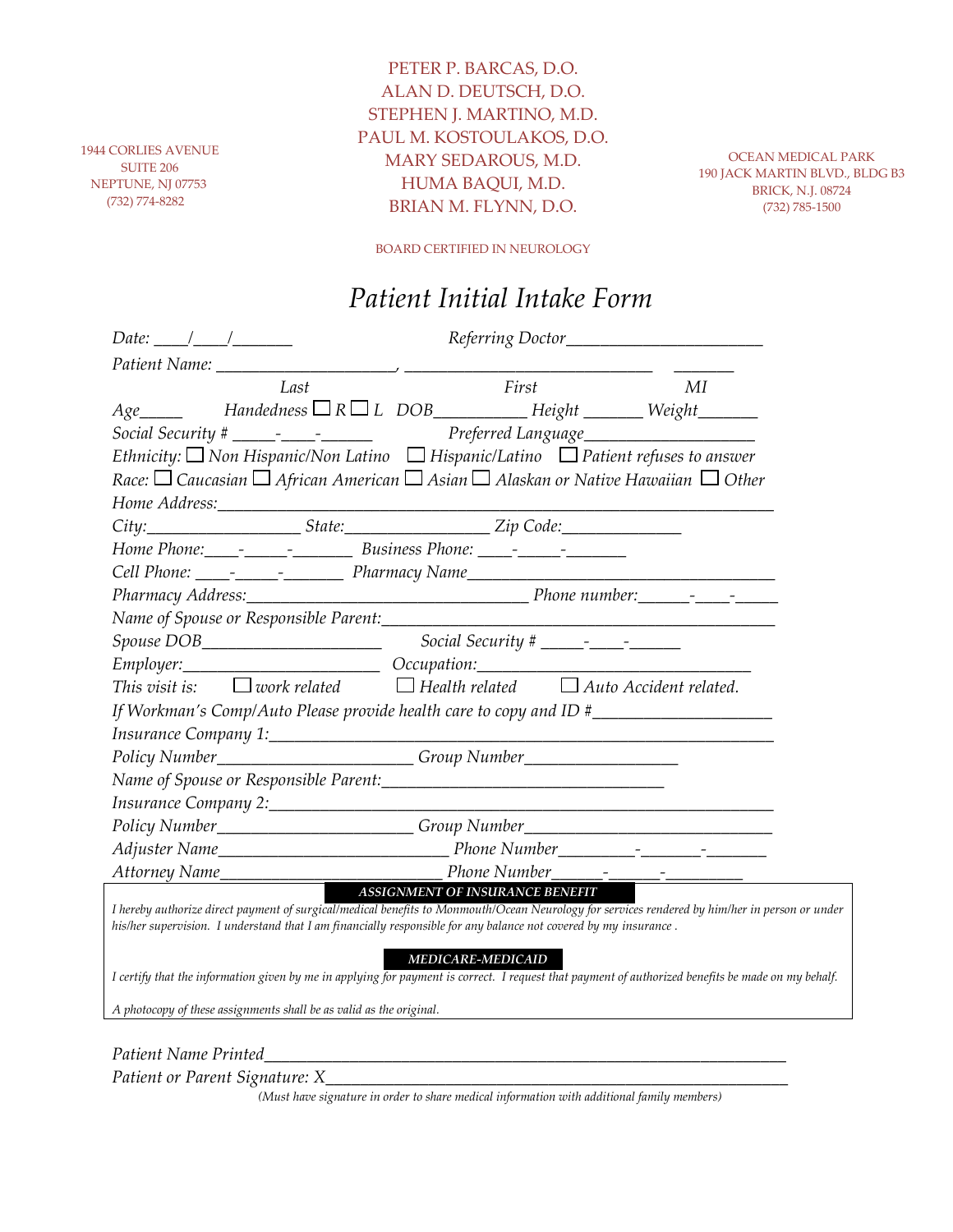1944 CORLIES AVENUE SUITE 206 NEPTUNE, NJ 07753 (732) 774-8282

PETER P. BARCAS, D.O. ALAN D. DEUTSCH, D.O. STEPHEN J. MARTINO, M.D. PAUL M. KOSTOULAKOS, D.O. MARY SEDAROUS, M.D. HUMA BAQUI, M.D. BRIAN M. FLYNN, D.O.

OCEAN MEDICAL PARK 190 JACK MARTIN BLVD., BLDG B3 BRICK, N.J. 08724 (732) 785-1500

BOARD CERTIFIED IN NEUROLOGY

## *Medical History*

*Please fill out information as best as possible.*

 *\_\_\_\_\_\_\_\_\_\_\_\_\_\_\_\_\_\_\_\_\_\_\_\_\_\_\_\_\_\_\_\_\_\_\_\_\_\_\_\_\_\_\_\_\_ \_\_\_\_\_\_\_\_\_\_\_\_\_\_\_\_\_\_\_\_\_\_\_\_\_\_\_\_\_\_\_\_\_\_\_\_\_\_\_\_\_\_\_\_\_ \_\_\_\_\_\_\_\_\_\_\_\_\_\_\_\_\_\_\_\_\_\_\_\_\_\_\_\_\_\_\_\_\_\_\_\_\_\_\_\_\_\_\_\_\_ \_\_\_\_\_\_\_\_\_\_\_\_\_\_\_\_\_\_\_\_\_\_\_\_\_\_\_\_\_\_\_\_\_\_\_\_\_\_\_\_\_\_\_\_\_*

*\_\_\_\_\_\_\_\_\_\_\_\_\_\_\_\_\_\_ \_\_\_\_\_\_\_\_\_\_\_\_\_\_\_\_\_\_\_\_\_ \_\_\_\_\_\_\_\_\_\_\_\_\_\_\_\_\_\_\_\_ \_\_\_\_\_\_\_\_\_\_\_\_\_\_\_\_\_\_ \_\_\_\_\_\_\_\_\_\_\_\_\_\_\_\_\_\_\_\_\_ \_\_\_\_\_\_\_\_\_\_\_\_\_\_\_\_\_\_\_\_ \_\_\_\_\_\_\_\_\_\_\_\_\_\_\_\_\_\_ \_\_\_\_\_\_\_\_\_\_\_\_\_\_\_\_\_\_\_\_\_ \_\_\_\_\_\_\_\_\_\_\_\_\_\_\_\_\_\_\_\_ \_\_\_\_\_\_\_\_\_\_\_\_\_\_\_\_\_\_ \_\_\_\_\_\_\_\_\_\_\_\_\_\_\_\_\_\_\_\_\_ \_\_\_\_\_\_\_\_\_\_\_\_\_\_\_\_\_\_\_\_*

*\_\_\_\_\_\_\_\_\_\_\_\_\_\_\_\_\_\_ \_\_\_\_\_\_\_\_\_\_\_\_\_\_\_\_\_\_\_\_\_ \_\_\_\_\_\_\_\_\_\_\_\_\_\_\_\_\_\_\_\_ \_\_\_\_\_\_\_\_\_\_\_\_\_\_\_\_\_\_ \_\_\_\_\_\_\_\_\_\_\_\_\_\_\_\_\_\_\_\_\_ \_\_\_\_\_\_\_\_\_\_\_\_\_\_\_\_\_\_\_\_ \_\_\_\_\_\_\_\_\_\_\_\_\_\_\_\_\_\_ \_\_\_\_\_\_\_\_\_\_\_\_\_\_\_\_\_\_\_\_\_ \_\_\_\_\_\_\_\_\_\_\_\_\_\_\_\_\_\_\_\_ \_\_\_\_\_\_\_\_\_\_\_\_\_\_\_\_\_\_ \_\_\_\_\_\_\_\_\_\_\_\_\_\_\_\_\_\_\_\_\_ \_\_\_\_\_\_\_\_\_\_\_\_\_\_\_\_\_\_\_\_*

*\_\_\_\_\_\_\_\_\_\_\_\_\_\_\_\_\_\_ \_\_\_\_\_\_\_\_\_\_\_\_\_\_\_\_\_\_\_\_\_ \_\_\_\_\_\_\_\_\_\_\_\_\_\_\_\_\_\_\_\_ \_\_\_\_\_\_\_\_\_\_\_\_\_\_\_\_\_\_ \_\_\_\_\_\_\_\_\_\_\_\_\_\_\_\_\_\_\_\_\_ \_\_\_\_\_\_\_\_\_\_\_\_\_\_\_\_\_\_\_\_ \_\_\_\_\_\_\_\_\_\_\_\_\_\_\_\_\_\_ \_\_\_\_\_\_\_\_\_\_\_\_\_\_\_\_\_\_\_\_\_ \_\_\_\_\_\_\_\_\_\_\_\_\_\_\_\_\_\_\_\_ \_\_\_\_\_\_\_\_\_\_\_\_\_\_\_\_\_\_ \_\_\_\_\_\_\_\_\_\_\_\_\_\_\_\_\_\_\_\_\_ \_\_\_\_\_\_\_\_\_\_\_\_\_\_\_\_\_\_\_\_*

*Problem List: (problems to be treated by neurologist)*

*Past Medical History: (problems not related to Neurology)*

*Past Surgical/Hospitalization History:* 

*Family History:(Please provide relationship, Health problems, & Status)*

*Patient Name Printed\_\_\_\_\_\_\_\_\_\_\_\_\_\_\_\_\_\_\_\_\_\_\_\_\_\_\_\_\_\_\_\_\_\_\_\_\_\_\_\_\_\_\_\_\_\_\_\_\_\_\_\_\_\_\_\_\_\_\_\_\_ Patient or Parent Signature: X\_\_\_\_\_\_\_\_\_\_\_\_\_\_\_\_\_\_\_\_\_\_\_\_\_\_\_\_\_\_\_\_\_\_\_\_\_\_\_\_\_\_\_\_\_\_\_\_\_\_\_\_\_\_*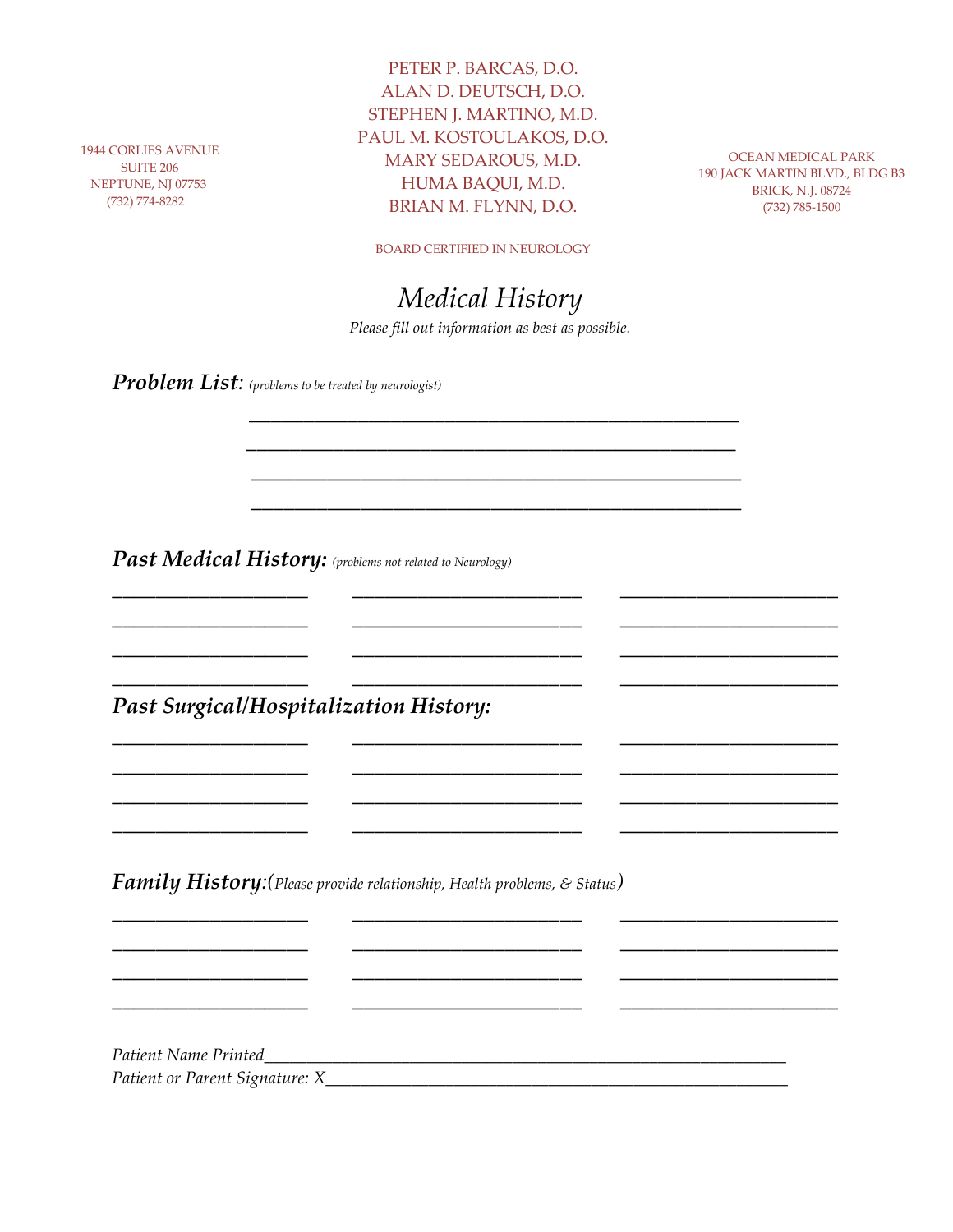1944 CORLIES AVENUE SUITE 206 NEPTUNE, NJ 07753 (732) 774-8282

PETER P. BARCAS, D.O. ALAN D. DEUTSCH, D.O. STEPHEN J. MARTINO, M.D. PAUL M. KOSTOULAKOS, D.O. MARY SEDAROUS, M.D. HUMA BAQUI, M.D. BRIAN M. FLYNN, D.O.

OCEAN MEDICAL PARK 190 JACK MARTIN BLVD., BLDG B3 BRICK, N.J. 08724 (732) 785-1500

BOARD CERTIFIED IN NEUROLOGY

## *Social History:*

| Smoke: $\Box$ Yes $\Box$ No $\Box$ Quit smoking                                                                                                                                                                                                                                                                                                                                                                                                          |
|----------------------------------------------------------------------------------------------------------------------------------------------------------------------------------------------------------------------------------------------------------------------------------------------------------------------------------------------------------------------------------------------------------------------------------------------------------|
| If yes how many PPD? $\_\_\_\_\_\$ If you quit smoking when was it? $\_\_\_\_\_\_\_\$                                                                                                                                                                                                                                                                                                                                                                    |
| Drink Alcohol? $\Box$ Yes $\Box$ No<br>If yes how much? $\frac{1}{\sqrt{1-\frac{1}{2}}}\frac{1}{\sqrt{1-\frac{1}{2}}}\frac{1}{\sqrt{1-\frac{1}{2}}}\frac{1}{\sqrt{1-\frac{1}{2}}}\frac{1}{\sqrt{1-\frac{1}{2}}}\frac{1}{\sqrt{1-\frac{1}{2}}}\frac{1}{\sqrt{1-\frac{1}{2}}}\frac{1}{\sqrt{1-\frac{1}{2}}}\frac{1}{\sqrt{1-\frac{1}{2}}}\frac{1}{\sqrt{1-\frac{1}{2}}}\frac{1}{\sqrt{1-\frac{1}{2}}}\frac{1}{\sqrt{1-\frac{1}{2}}}\frac{1}{\sqrt{1-\frac$ |
| Caffeine: $\Box$ Yes $\Box$ No If yes how much?                                                                                                                                                                                                                                                                                                                                                                                                          |
| <i>Exercise:</i> $\Box$ <i>Yes</i> $\Box$ <i>No</i><br>If yes how much? $\qquad \qquad$                                                                                                                                                                                                                                                                                                                                                                  |
| Living Will: $\Box$ Yes<br>$\Box$ No                                                                                                                                                                                                                                                                                                                                                                                                                     |
| Marital Status: $\Box$ Married $\Box$ Single $\Box$ Divorced $\Box$ Widowed                                                                                                                                                                                                                                                                                                                                                                              |
| Frequent Traveler $\Box$ Yes $\Box$ No When : Where:                                                                                                                                                                                                                                                                                                                                                                                                     |
| _Occupation:                                                                                                                                                                                                                                                                                                                                                                                                                                             |

*Medications: (Please list all medications prescribed currently taken along with strength and how it is taken.) (Medication) (Strength) (How it's taken)*

| Vitamins/OTC's:                      |  |  |
|--------------------------------------|--|--|
|                                      |  |  |
|                                      |  |  |
|                                      |  |  |
|                                      |  |  |
|                                      |  |  |
| Patient or Parent Signature: X______ |  |  |